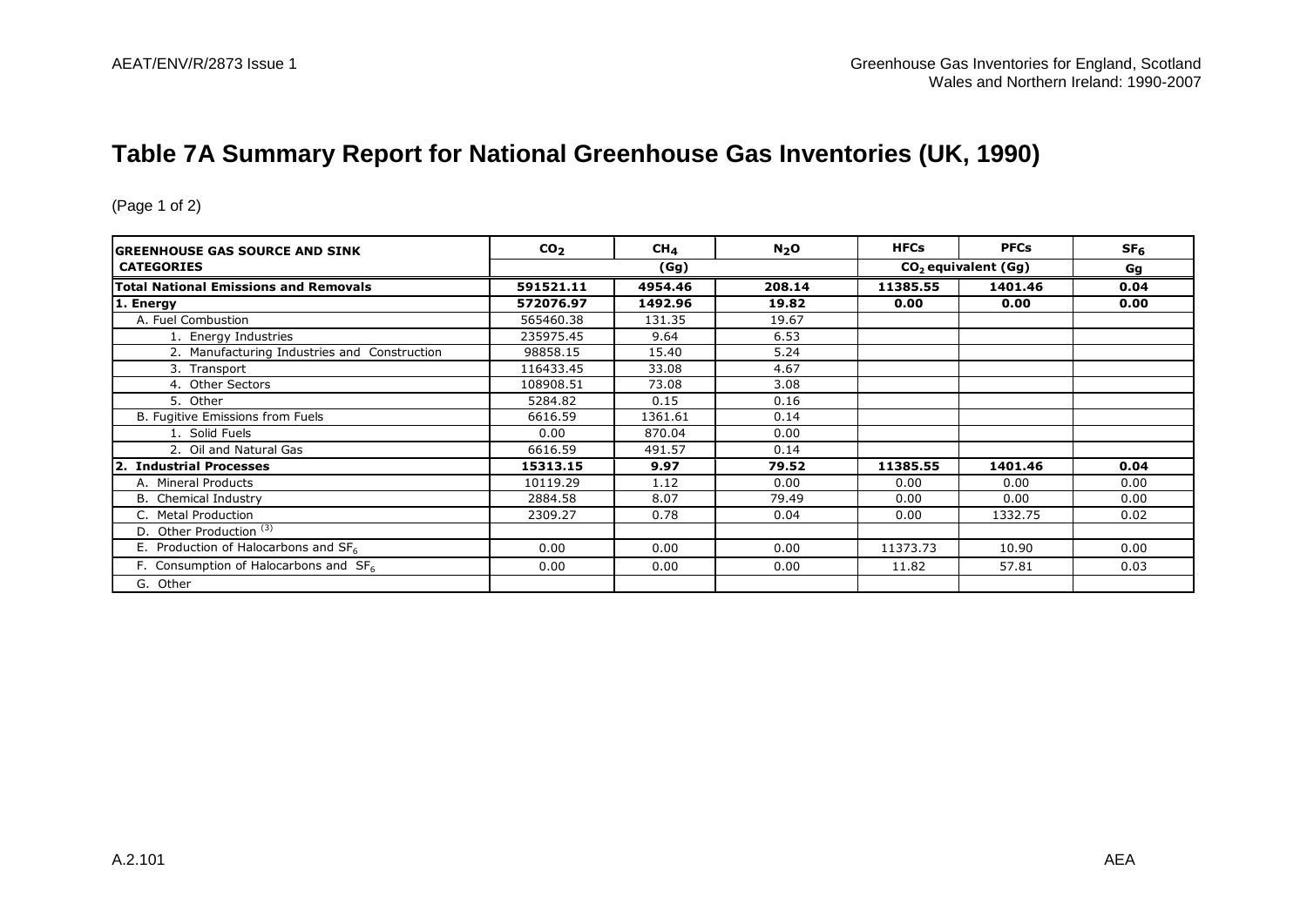# **Table 7A Summary Report for National Greenhouse Gas Inventories (UK, 1990)**

| GREENHOUSE GAS SOURCE AND SINK             | CO <sub>2</sub> | CH <sub>4</sub> | N <sub>2</sub> O | <b>HFCs</b> | <b>PFCs</b>           | SF <sub>6</sub> |
|--------------------------------------------|-----------------|-----------------|------------------|-------------|-----------------------|-----------------|
| <b>CATEGORIES</b>                          |                 | (Gg)            |                  |             | $CO2$ equivalent (Gg) |                 |
| 3. Solvent and Other Product Use           | 0.00            | 0.00            | 0.00             | 0.00        | 0.00                  | (Gg)<br>0.00    |
| 4. Agriculture                             | 0.00            | 1047.89         | 105.30           | 0.00        | 0.00                  | 0.00            |
| A. Enteric Fermentation                    |                 | 865.37          | 0.00             |             |                       |                 |
| B. Manure Management                       |                 | 169.85          | 6.94             |             |                       |                 |
| C. Rice Cultivation                        |                 | <b>NO</b>       | <b>NO</b>        |             |                       |                 |
| D. Agricultural Soils                      |                 | 0.00            | 98.11            |             |                       |                 |
| E. Prescribed Burning of Savannas          |                 | <b>NO</b>       | <b>NO</b>        |             |                       |                 |
| F. Field Burning of Agricultural Residues  |                 | 12.67           | 0.25             |             |                       |                 |
| G. Other                                   |                 | 0.00            | 0.00             |             |                       |                 |
| <b>Land-Use Change and Forestry</b><br>15. | 2929.06         | 0.80            | 0.03             | 0.00        | 0.00                  | 0.00            |
| A. Forest Land                             | $-12155.07$     | 0.20            | 0.02             |             |                       |                 |
| B. Cropland                                | 15822.10        | 0.00            | 0.00             |             |                       |                 |
| C. Grassland                               | $-6130.33$      | 0.15            | 0.00             |             |                       |                 |
| D. Wetlands                                | 0.00            | 0.00            | 0.00             |             |                       |                 |
| E. Settlements                             | 7074.34         | 0.45            | 0.00             |             |                       |                 |
| F. Other land                              | 0.00            | 0.00            | 0.00             |             |                       |                 |
| G. Other activities                        | $-1681.97$      | 0.00            | 0.00             |             |                       |                 |
| 16.<br>Waste                               | 1201.93         | 2402.85         | 3.47             | 0.00        | 0.00                  | 0.00            |
| A. Solid Waste Disposal on Land            | 0.00            | 2363.11         | 0.00             |             |                       |                 |
| B. Wastewater Handling                     | 0.00            | 33.38           | 3.31             |             |                       |                 |
| C. Waste Incineration                      | 1201.93         | 6.35            | 0.15             |             |                       |                 |
| D. Other                                   |                 |                 |                  |             |                       |                 |
| 7. Other (please specify)                  | 0.00            | 0.00            | 0.00             |             |                       |                 |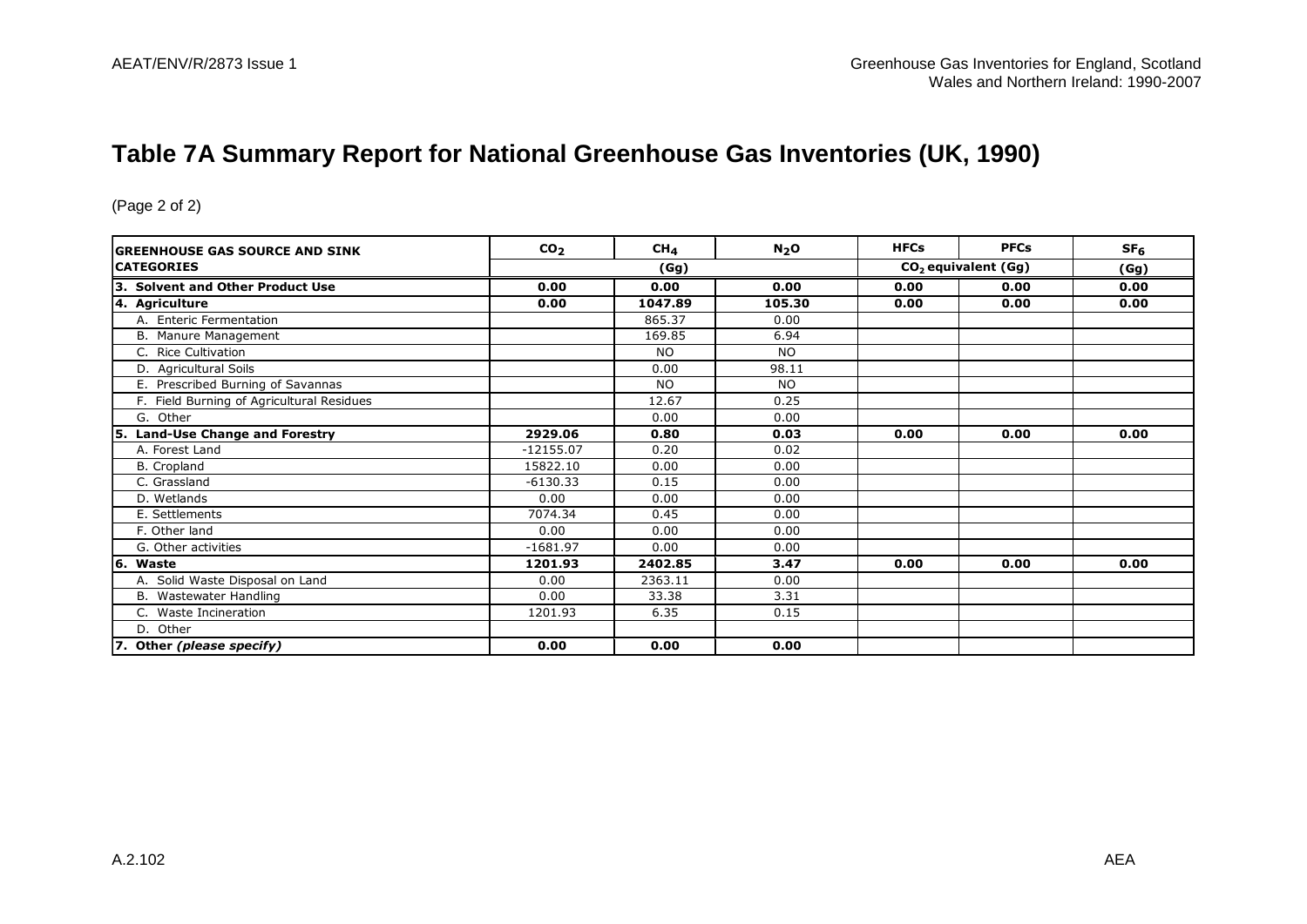# **Table 7A Summary Report for National Greenhouse Gas Inventories (UK, 1995)**

| IGREENHOUSE GAS SOURCE AND SINK                   | CO <sub>2</sub> | CH <sub>4</sub> | N <sub>2</sub> O | <b>HFCs</b> | <b>PFCs</b>           | SF <sub>6</sub> |
|---------------------------------------------------|-----------------|-----------------|------------------|-------------|-----------------------|-----------------|
| <b>CATEGORIES</b>                                 |                 | (Gg)            |                  |             | $CO2$ equivalent (Gg) |                 |
| <b>Total National Emissions and Removals</b>      | 551545.22       | 4322.79         | 173.04           | 15573.31    | 470.67                | 0.05            |
| 1. Energy                                         | 535277.23       | 1156.86         | 21.63            | 0.00        | 0.00                  | 0.00            |
| A. Fuel Combustion                                | 526638.30       | 95.02           | 21.43            |             |                       |                 |
| 1. Energy Industries                              | 201847.44       | 11.33           | 5.35             |             |                       |                 |
| 2. Manufacturing Industries and Construction      | 92018.68        | 15.51           | 4.82             |             |                       |                 |
| 3. Transport                                      | 117393.80       | 25.28           | 8.42             |             |                       |                 |
| 4. Other Sectors                                  | 111492.20       | 42.80           | 2.72             |             |                       |                 |
| 5. Other                                          | 3886.18         | 0.11            | 0.12             |             |                       |                 |
| B. Fugitive Emissions from Fuels                  | 8638.92         | 1061.84         | 0.20             |             |                       |                 |
| 1. Solid Fuels                                    | 0.00            | 599.02          | 0.00             |             |                       |                 |
| 2. Oil and Natural Gas                            | 8638.92         | 462.82          | 0.20             |             |                       |                 |
| 2. Industrial Processes                           | 14159.18        | 8.31            | 47.99            | 15573.31    | 470.67                | 0.05            |
| A. Mineral Products                               | 9155.67         | 0.77            | 0.00             | 0.00        | 0.00                  | 0.00            |
| B. Chemical Industry                              | 3065.28         | 6.84            | 47.95            | 0.00        | 0.00                  | 0.00            |
| C. Metal Production                               | 1938.24         | 0.70            | 0.03             | 0.00        | 286.29                | 0.02            |
| D. Other Production <sup>(3)</sup>                |                 |                 |                  |             |                       |                 |
| E. Production of Halocarbons and $SF6$            | 0.00            | 0.00            | 0.00             | 13980.68    | 70.79                 | 0.00            |
| F. Consumption of Halocarbons and SF <sub>6</sub> | 0.00            | 0.00            | 0.00             | 1592.64     | 113.60                | 0.03            |
| G. Other                                          |                 |                 |                  |             |                       |                 |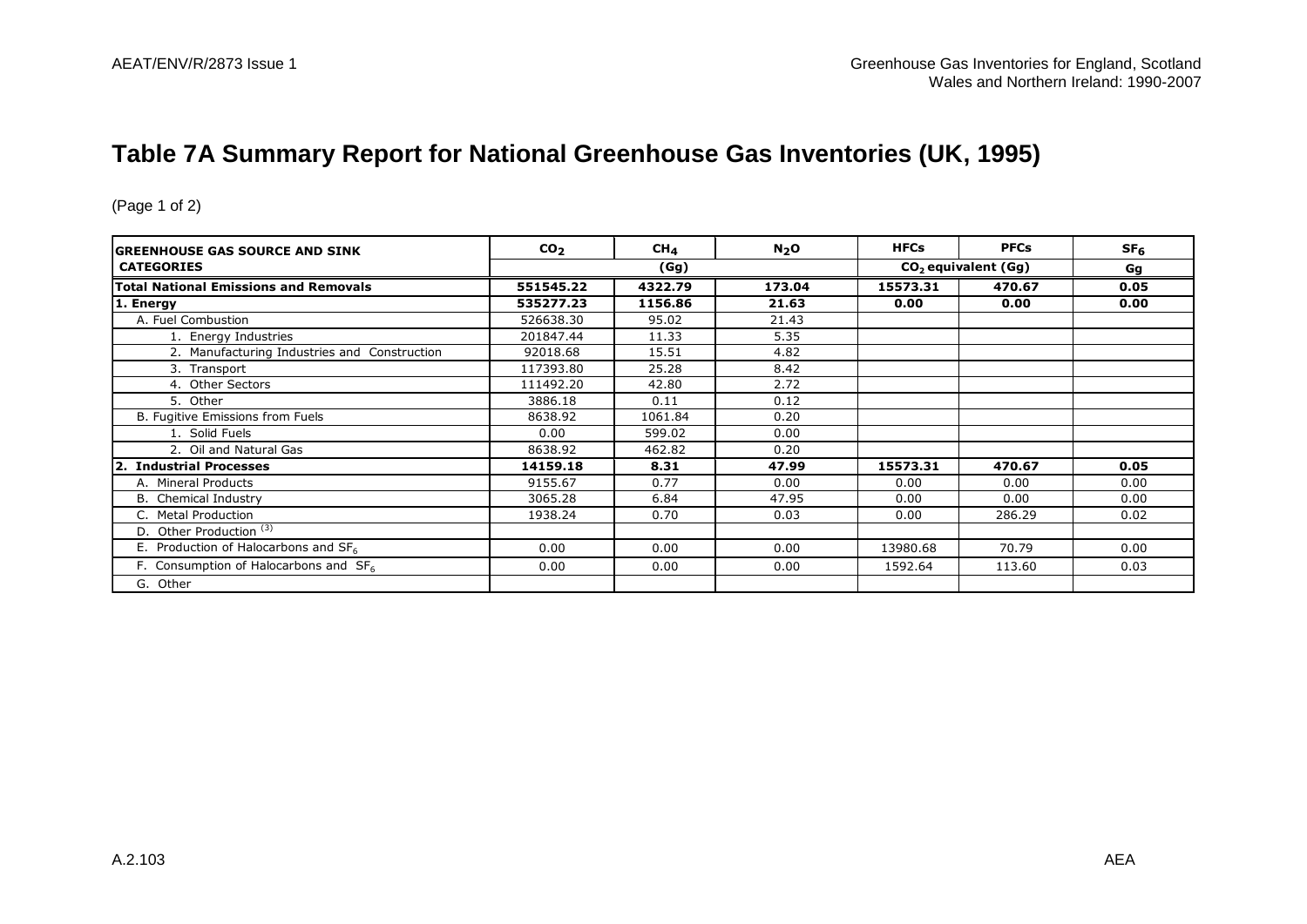# **Table 7A Summary Report for National Greenhouse Gas Inventories (UK, 1995)**

| GREENHOUSE GAS SOURCE AND SINK             | CO <sub>2</sub> | CH <sub>4</sub> | N <sub>2</sub> O | <b>HFCs</b> | <b>PFCs</b>           | SF <sub>6</sub> |
|--------------------------------------------|-----------------|-----------------|------------------|-------------|-----------------------|-----------------|
| <b>CATEGORIES</b>                          |                 | (Gg)            |                  |             | $CO2$ equivalent (Gg) |                 |
| 3. Solvent and Other Product Use           | 0.00            | 0.00            | 0.00             | 0.00        | 0.00                  | (Gg)<br>0.00    |
| 4. Agriculture                             | 0.00            | 1019.53         | 99.94            | 0.00        | 0.00                  | 0.00            |
| A. Enteric Fermentation                    |                 | 852.32          | 0.00             |             |                       |                 |
| B. Manure Management                       |                 | 167.21          | 6.47             |             |                       |                 |
| C. Rice Cultivation                        |                 | <b>NO</b>       | <b>NO</b>        |             |                       |                 |
| D. Agricultural Soils                      |                 | 0.00            | 93.47            |             |                       |                 |
| E. Prescribed Burning of Savannas          |                 | <b>NO</b>       | <b>NO</b>        |             |                       |                 |
| F. Field Burning of Agricultural Residues  |                 | 0.00            | 0.00             |             |                       |                 |
| G. Other                                   |                 | 0.00            | 0.00             |             |                       |                 |
| <b>Land-Use Change and Forestry</b><br>15. | 1242.37         | 1.41            | 0.02             | 0.00        | 0.00                  | 0.00            |
| A. Forest Land                             | $-13727.88$     | 0.96            | 0.02             |             |                       |                 |
| B. Cropland                                | 15749.94        | 0.00            | 0.00             |             |                       |                 |
| C. Grassland                               | $-6460.78$      | 0.16            | 0.00             |             |                       |                 |
| D. Wetlands                                | 0.00            | 0.00            | 0.00             |             |                       |                 |
| E. Settlements                             | 6722.26         | 0.29            | 0.00             |             |                       |                 |
| F. Other land                              | 0.00            | 0.00            | 0.00             |             |                       |                 |
| G. Other activities                        | $-1041.17$      | 0.00            | 0.00             |             |                       |                 |
| 16.<br>Waste                               | 866.44          | 2136.69         | 3.47             | 0.00        | 0.00                  | 0.00            |
| A. Solid Waste Disposal on Land            | 0.00            | 2098.76         | 0.00             |             |                       |                 |
| B. Wastewater Handling                     | 0.00            | 34.33           | 3.35             |             |                       |                 |
| C. Waste Incineration                      | 866.44          | 3.59            | 0.12             |             |                       |                 |
| D. Other                                   |                 |                 |                  |             |                       |                 |
| 7. Other (please specify)                  | 0.00            | 0.00            | 0.00             |             |                       |                 |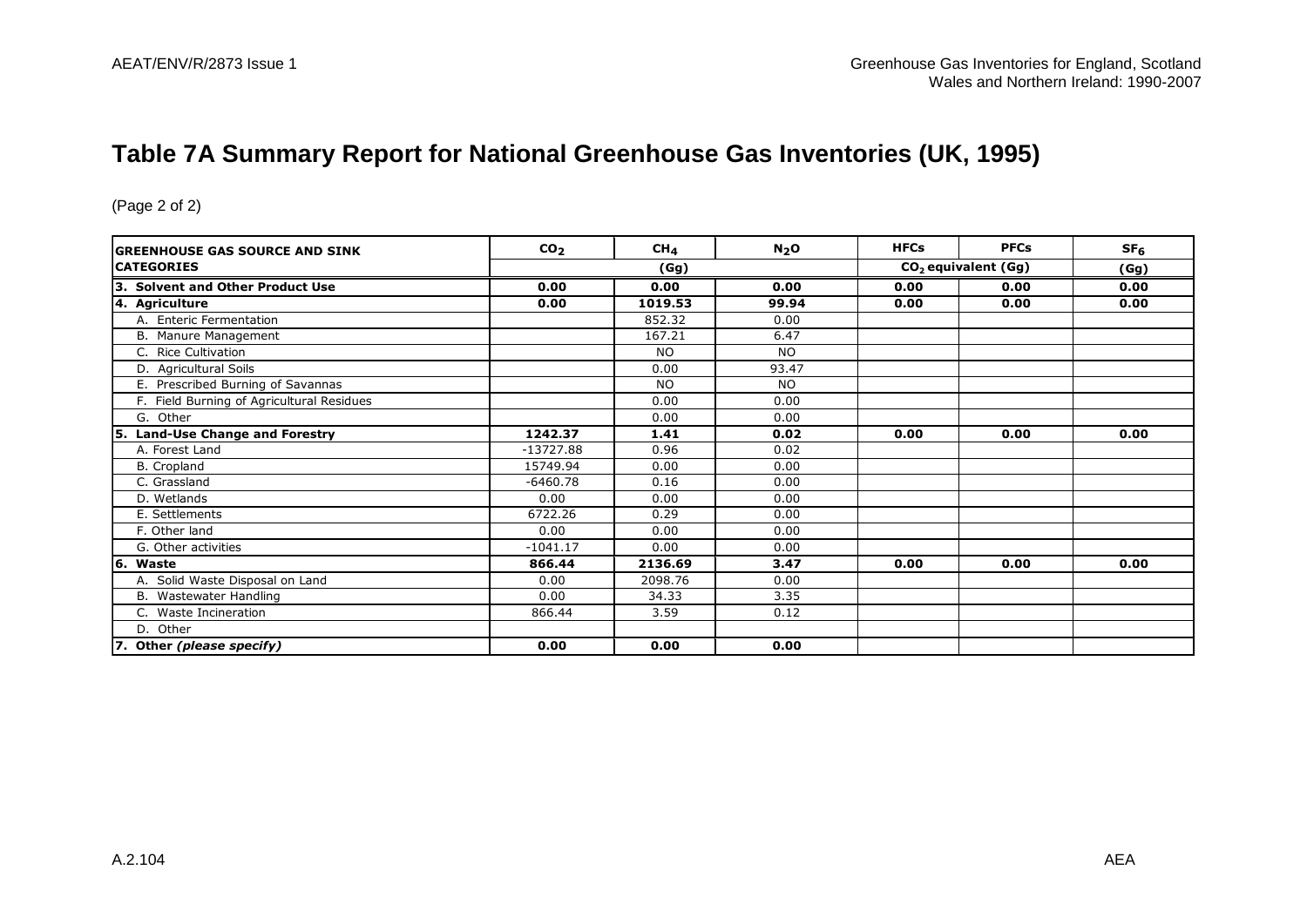### **Table 7A Summary Report for National Greenhouse Gas Inventories (UK, 2006)**

| IGREENHOUSE GAS SOURCE AND SINK                   | CO <sub>2</sub> | CH <sub>4</sub> | N <sub>2</sub> O | <b>HFCs</b>                     | <b>PFCs</b> | SF <sub>6</sub> |
|---------------------------------------------------|-----------------|-----------------|------------------|---------------------------------|-------------|-----------------|
| <b>CATEGORIES</b>                                 | (Gg)            |                 |                  | CO <sub>2</sub> equivalent (Gg) |             | Gg              |
| <b>Total National Emissions and Removals</b>      | 549716.25       | 2390.71         | 112.55           | 9920.76                         | 301.38      | 0.04            |
| 1. Energy                                         | 537789.97       | 495.27          | 17.36            | 0.00                            | 0.00        | 0.00            |
| A. Fuel Combustion                                | 532767.97       | 56.39           | 17.24            |                                 |             |                 |
| 1. Energy Industries                              | 213547.53       | 11.18           | 5.44             |                                 |             |                 |
| 2. Manufacturing Industries and Construction      | 81186.46        | 13.20           | 4.32             |                                 |             |                 |
| 3. Transport                                      | 130221.34       | 7.85            | 5.39             |                                 |             |                 |
| 4. Other Sectors                                  | 105065.83       | 24.08           | 2.00             |                                 |             |                 |
| 5. Other                                          | 2746.81         | 0.08            | 0.08             |                                 |             |                 |
| B. Fugitive Emissions from Fuels                  | 5022.00         | 438.88          | 0.13             |                                 |             |                 |
| 1. Solid Fuels                                    | 0.00            | 179.93          | 0.00             |                                 |             |                 |
| 2. Oil and Natural Gas                            | 5022.00         | 258.95          | 0.13             |                                 |             |                 |
| 2. Industrial Processes                           | 13312.98        | 4.70            | 7.65             | 9920.76                         | 301.38      | 0.04            |
| A. Mineral Products                               | 8467.25         | 0.83            | 0.00             | 0.00                            | 0.00        | 0.00            |
| B. Chemical Industry                              | 2719.78         | 3.21            | 7.62             | 0.00                            | 0.00        | 0.00            |
| C. Metal Production                               | 2125.95         | 0.66            | 0.02             | 2.18                            | 128.38      | 0.01            |
| D. Other Production <sup>(3)</sup>                |                 |                 |                  |                                 |             |                 |
| E. Production of Halocarbons and $SF6$            | 0.00            | 0.00            | 0.00             | 387.47                          | 90.23       | 0.00            |
| F. Consumption of Halocarbons and SF <sub>6</sub> | 0.00            | 0.00            | 0.00             | 9531.11                         | 82.77       | 0.03            |
| G. Other                                          |                 |                 |                  |                                 |             |                 |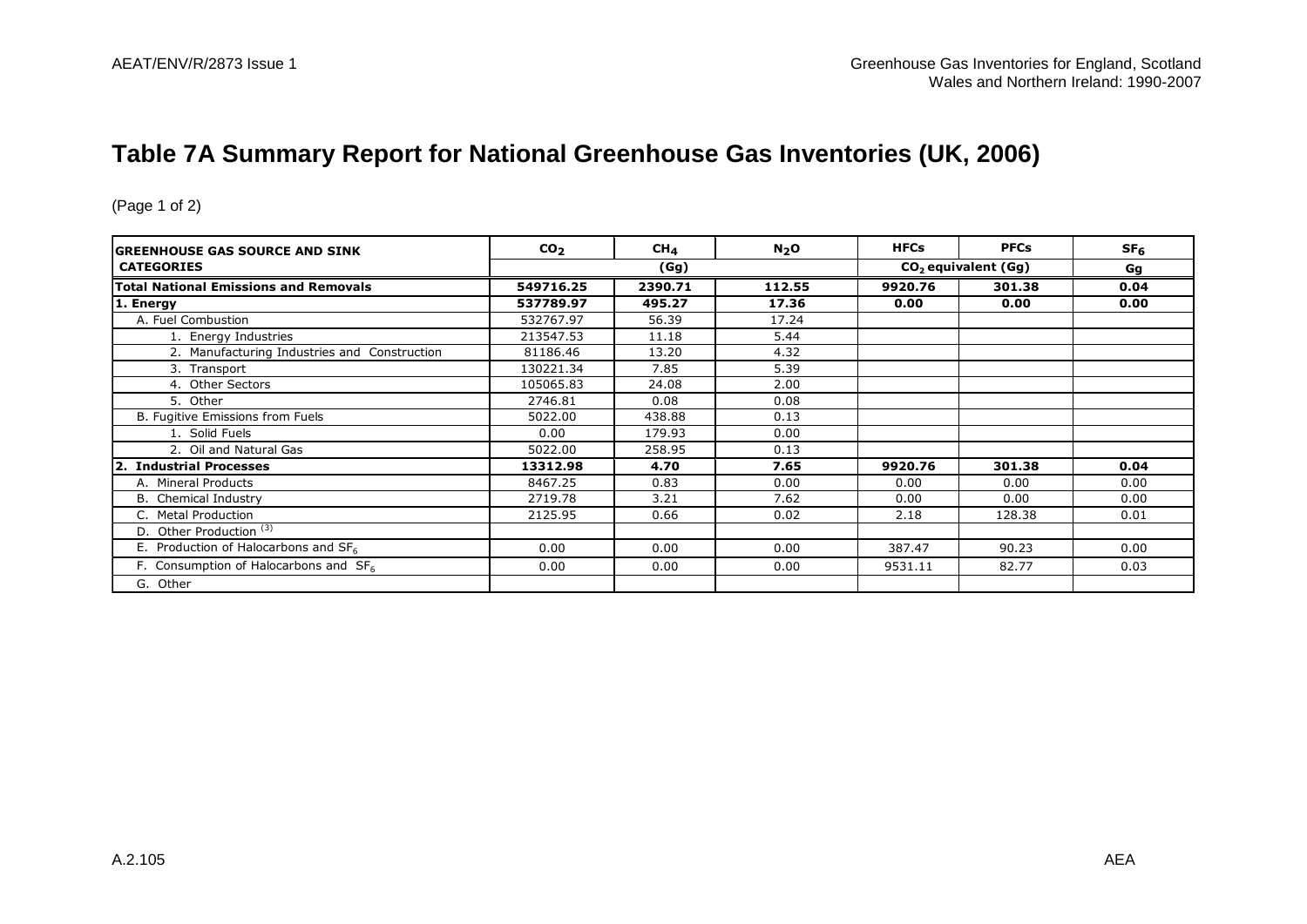# **Table 7A Summary Report for National Greenhouse Gas Inventories (UK, 2006)**

| <b>GREENHOUSE GAS SOURCE AND SINK</b>     | CO <sub>2</sub> | CH <sub>4</sub> | N <sub>2</sub> O | <b>HFCs</b> | <b>PFCs</b>                     | SF <sub>6</sub> |
|-------------------------------------------|-----------------|-----------------|------------------|-------------|---------------------------------|-----------------|
| <b>CATEGORIES</b>                         |                 | (Gg)            |                  |             | CO <sub>2</sub> equivalent (Gg) |                 |
| 3. Solvent and Other Product Use          | 0.00            | 0.00            | 0.00             | 0.00        | 0.00                            | 0.00            |
| 4. Agriculture                            | 0.00            | 886.22          | 83.36            | 0.00        | 0.00                            | 0.00            |
| A. Enteric Fermentation                   |                 | 746.71          | 0.00             |             |                                 |                 |
| B. Manure Management                      |                 | 139.50          | 5.56             |             |                                 |                 |
| C. Rice Cultivation                       |                 | NO.             | <b>NO</b>        |             |                                 |                 |
| D. Agricultural Soils                     |                 | 0.00            | 77.81            |             |                                 |                 |
| E. Prescribed Burning of Savannas         |                 | <b>NO</b>       | <b>NO</b>        |             |                                 |                 |
| F. Field Burning of Agricultural Residues |                 | 0.00            | 0.00             |             |                                 |                 |
| G. Other                                  |                 | 0.00            | 0.00             |             |                                 |                 |
| 5. Land-Use Change and Forestry           | $-1816.47$      | 1.44            | 0.01             | 0.00        | 0.00                            | 0.00            |
| A. Forest Land                            | $-15090.61$     | 0.64            | 0.01             |             |                                 |                 |
| B. Cropland                               | 15279.27        | 0.00            | 0.00             |             |                                 |                 |
| C. Grassland                              | $-7789.54$      | 0.51            | 0.00             |             |                                 |                 |
| D. Wetlands                               | 0.00            | 0.00            | 0.00             |             |                                 |                 |
| E. Settlements                            | 6328.71         | 0.29            | 0.00             |             |                                 |                 |
| F. Other land                             | 0.00            | 0.00            | 0.00             |             |                                 |                 |
| G. Other activities                       | $-544.29$       | 0.00            | 0.00             |             |                                 |                 |
| 6. Waste                                  | 429.77          | 1003.08         | 4.16             | 0.00        | 0.00                            | 0.00            |
| A. Solid Waste Disposal on Land           | 0.00            | 964.79          | 0.00             |             |                                 |                 |
| B. Wastewater Handling                    | 0.00            | 38.16           | 4.00             |             |                                 |                 |
| C. Waste Incineration                     | 429.77          | 0.13            | 0.16             |             |                                 |                 |
| D. Other                                  |                 |                 |                  |             |                                 |                 |
| 7. Other (please specify)                 | 0.00            | 0.00            | 0.00             |             |                                 |                 |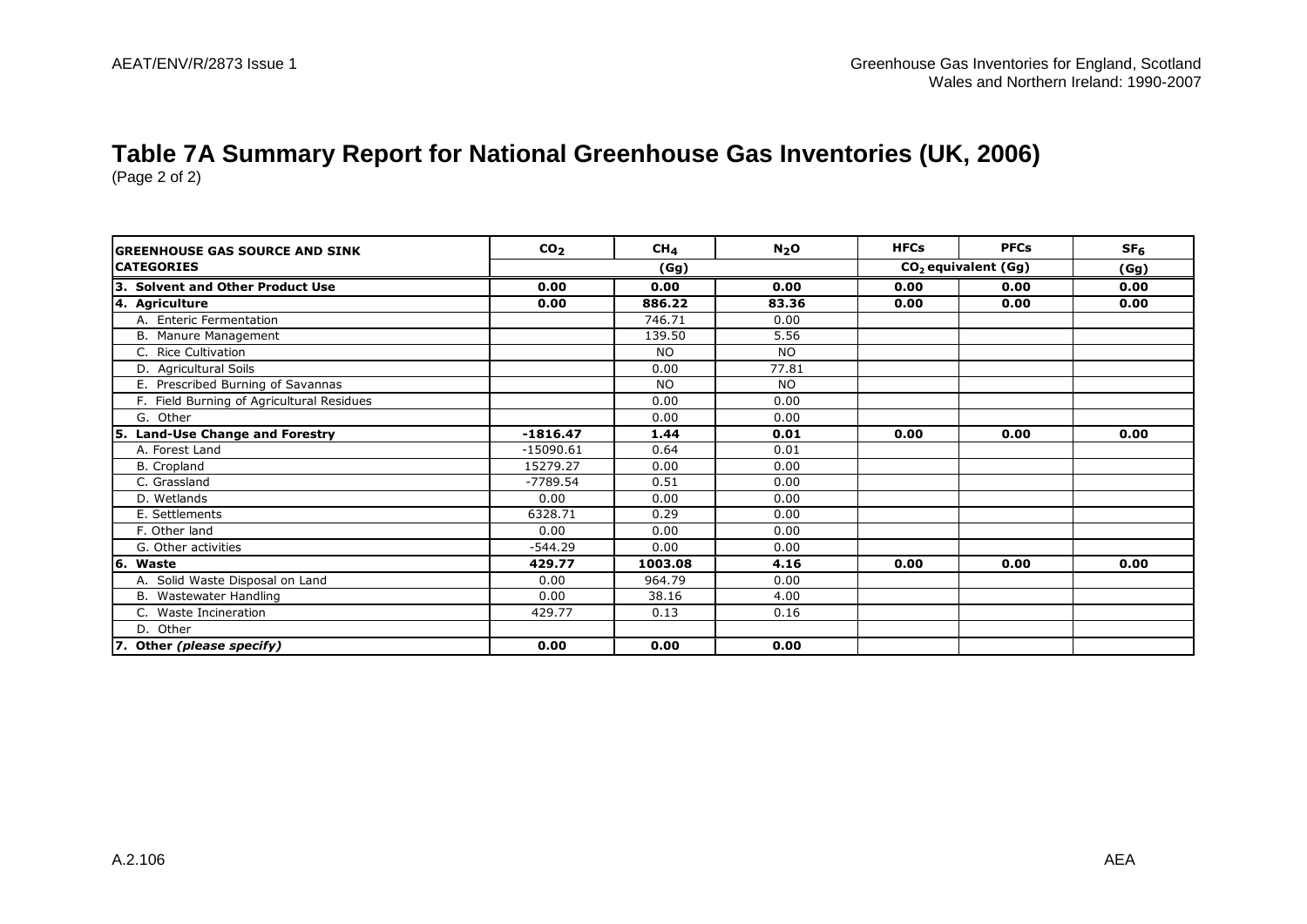# **Table 7A Summary Report for National Greenhouse Gas Inventories (UK, 2007)**

| IGREENHOUSE GAS SOURCE AND SINK                   | CO <sub>2</sub> | CH <sub>4</sub> | N <sub>2</sub> O | <b>HFCs</b> | <b>PFCs</b>           | SF <sub>6</sub> |
|---------------------------------------------------|-----------------|-----------------|------------------|-------------|-----------------------|-----------------|
| <b>CATEGORIES</b>                                 |                 | (Gg)            |                  |             | $CO2$ equivalent (Gg) |                 |
| <b>Total National Emissions and Removals</b>      | 541188.93       | 2320.02         | 110.34           | 9551.64     | 215.60                | 0.03            |
| 1. Energy                                         | 528160.43       | 442.65          | 16.70            | 0.00        | 0.00                  | 0.00            |
| A. Fuel Combustion                                | 522930.79       | 57.18           | 16.57            |             |                       |                 |
| 1. Energy Industries                              | 209329.07       | 11.45           | 5.00             |             |                       |                 |
| 2. Manufacturing Industries and Construction      | 78822.05        | 12.87           | 4.29             |             |                       |                 |
| 3. Transport                                      | 130796.26       | 7.17            | 5.23             |             |                       |                 |
| 4. Other Sectors                                  | 100494.81       | 25.59           | 1.94             |             |                       |                 |
| 5. Other                                          | 3488.61         | 0.10            | 0.11             |             |                       |                 |
| B. Fugitive Emissions from Fuels                  | 5229.64         | 385.47          | 0.13             |             |                       |                 |
| 1. Solid Fuels                                    | 0.00            | 125.73          | 0.00             |             |                       |                 |
| 2. Oil and Natural Gas                            | 5229.64         | 259.74          | 0.13             |             |                       |                 |
| 2. Industrial Processes                           | 14395.66        | 5.38            | 8.91             | 9551.64     | 215.60                | 0.03            |
| A. Mineral Products                               | 8667.77         | 0.88            | 0.00             | 0.00        | 0.00                  | 0.00            |
| B. Chemical Industry                              | 3069.92         | 3.63            | 8.88             | 0.00        | 0.00                  | 0.00            |
| C. Metal Production                               | 2657.97         | 0.87            | 0.03             | 2.34        | 81.67                 | 0.01            |
| D. Other Production <sup>(3)</sup>                |                 |                 |                  |             |                       |                 |
| E. Production of Halocarbons and $SF6$            | 0.00            | 0.00            | 0.00             | 175.60      | 54.56                 | 0.00            |
| F. Consumption of Halocarbons and SF <sub>6</sub> | 0.00            | 0.00            | 0.00             | 9373.70     | 79.36                 | 0.03            |
| G. Other                                          |                 |                 |                  |             |                       |                 |